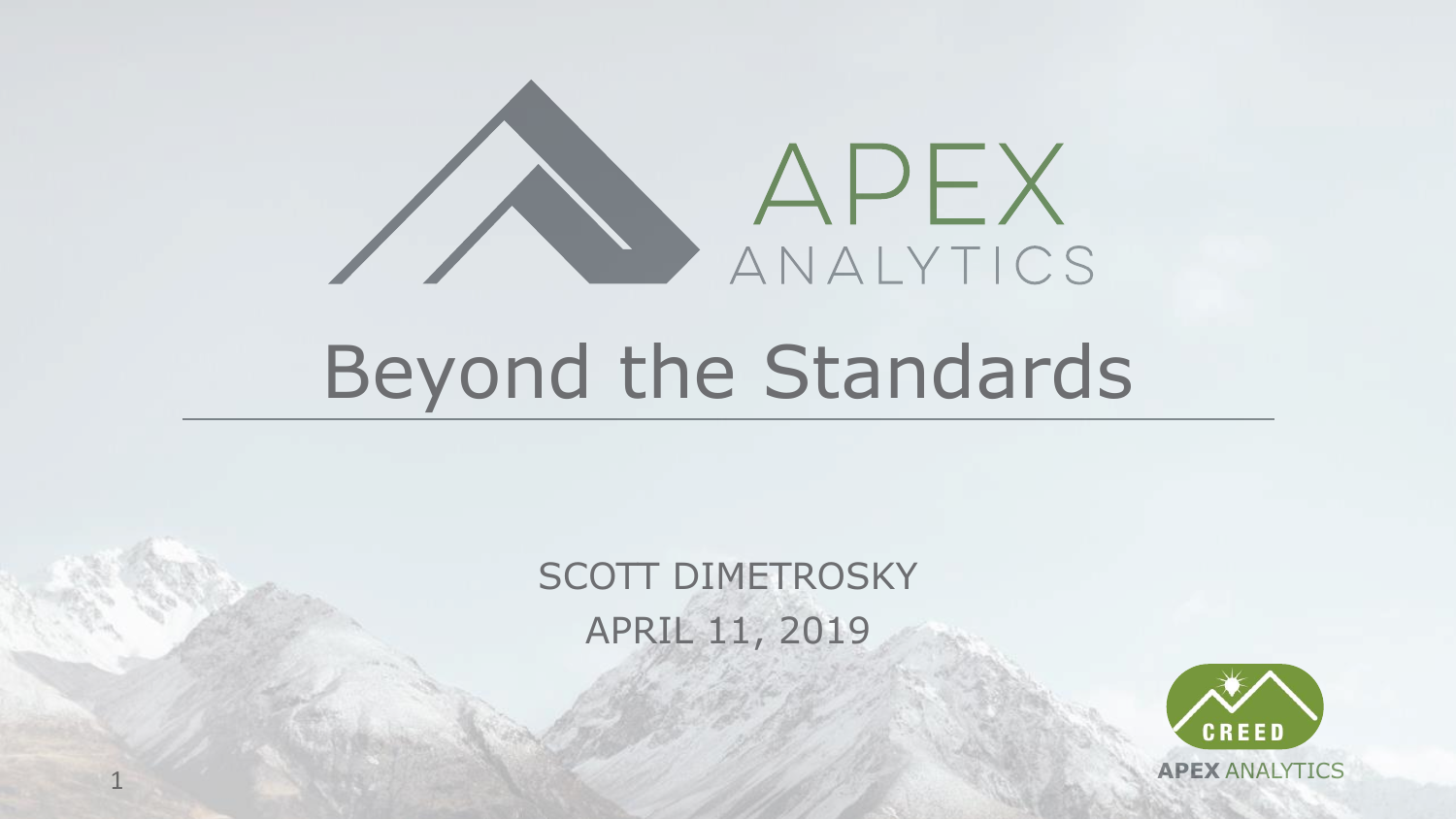

▪What is really happening in the market? ▪What does this mean for lighting programs?





**APEX** ANALYTICS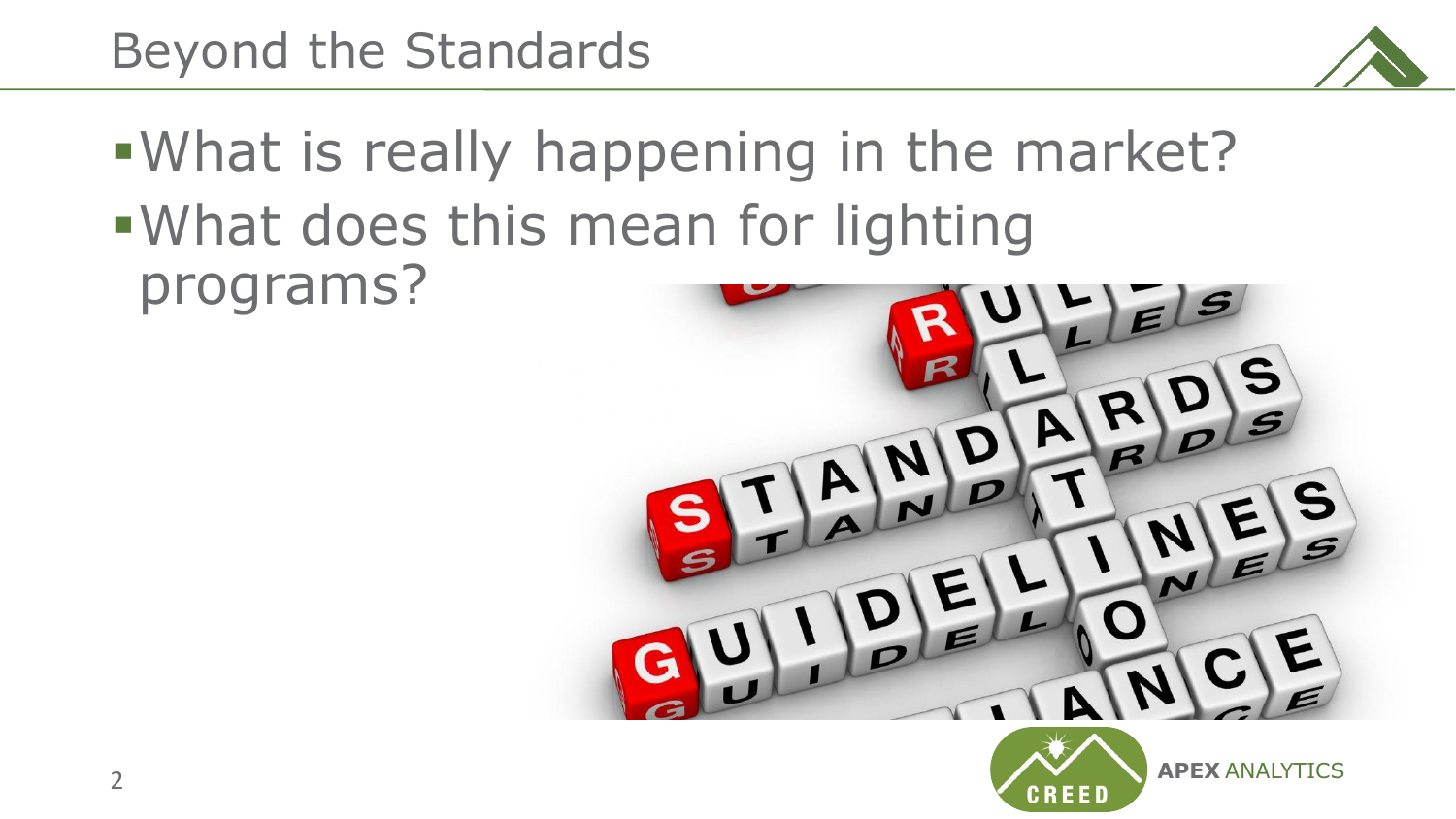

### ■Three indicators of interest...

**Availability** *What is on the shelf?*

**Sales aka the FLOW** *What are people buying?*

#### **Saturation aka the STOCK**

*What is installed?*







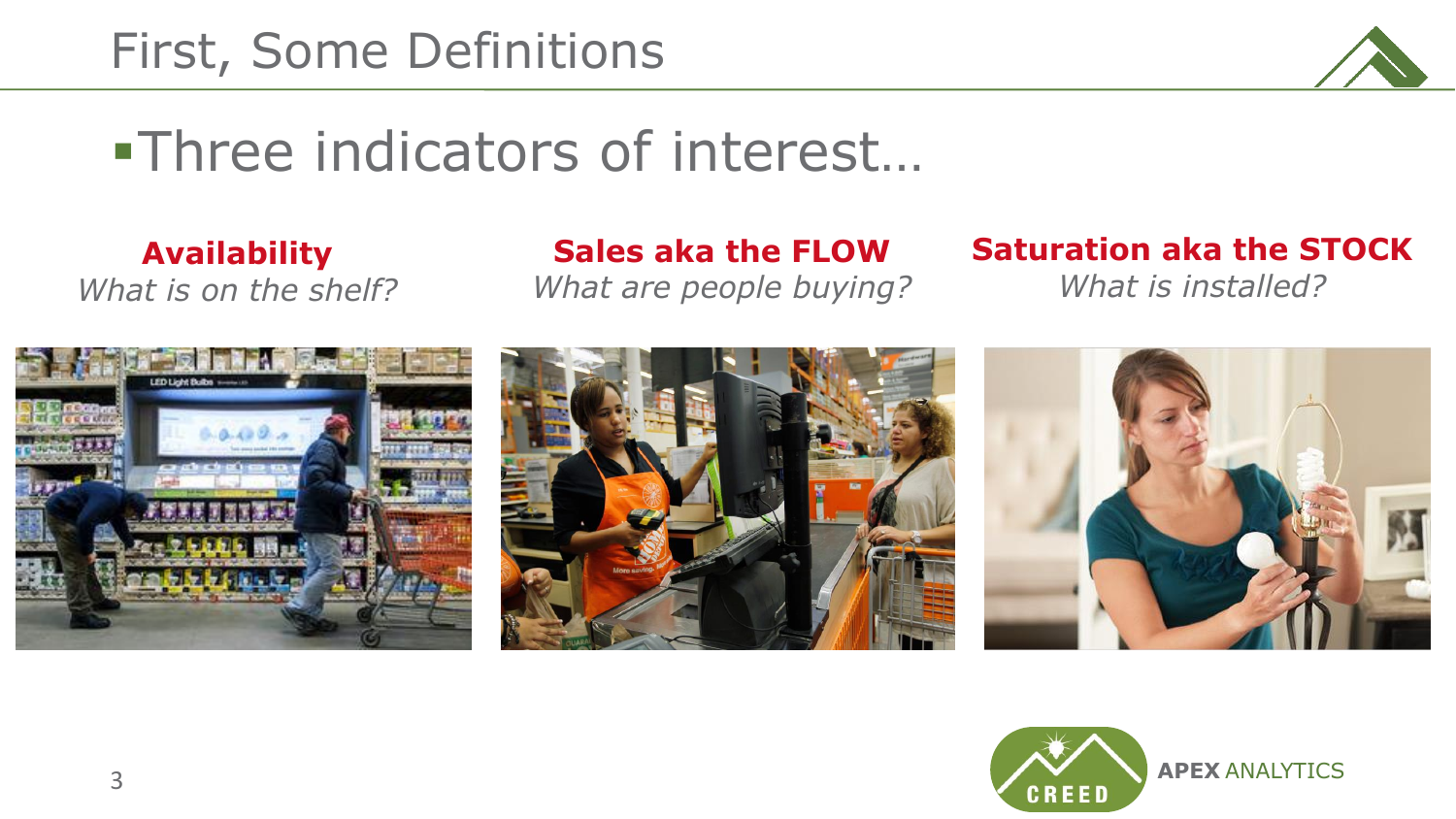#### Availability



**Execution Retailers: Planograms** for 2020 are underway ▪ 6-18 month lead time

- Manufacturers: Need to make "retooling" decisions
	- 1-3 year lead time

# *Will uncertainty lead to certainty?*

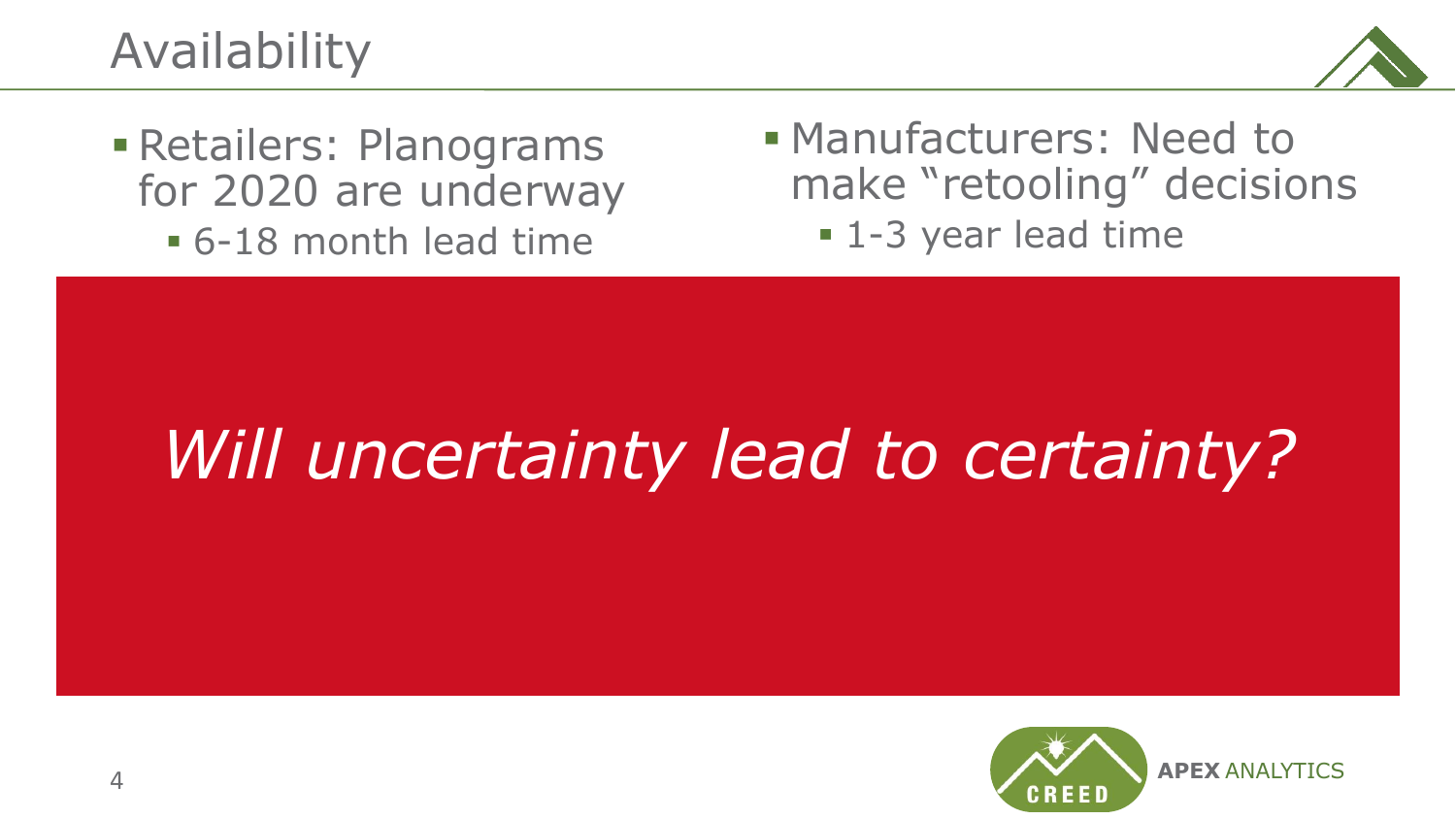Sales



### **-US: Efficient lamps surpass inefficient sales** in 2018



Total U.S. Market Share by Lamp Type and Year

Source: CREED LightTracker National Sales Data

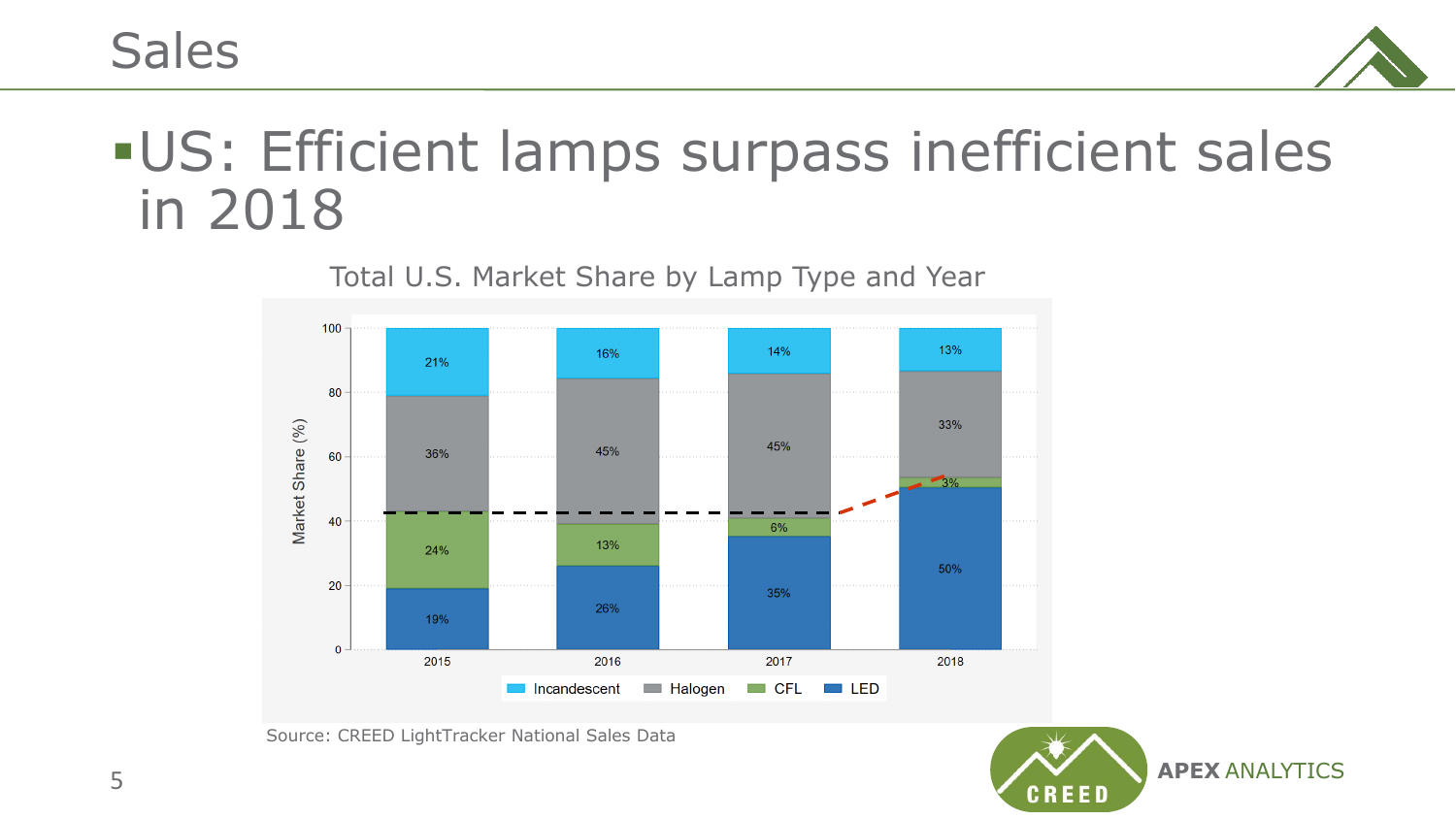#### **Saturation**



**APEX** ANALYTICS

**CREED** 

### **.MA: Efficient lamps now surpass inefficient** lamps



Source: NMR Group, Inc. 2018-19 MA Residential Lighting Market Assessment Study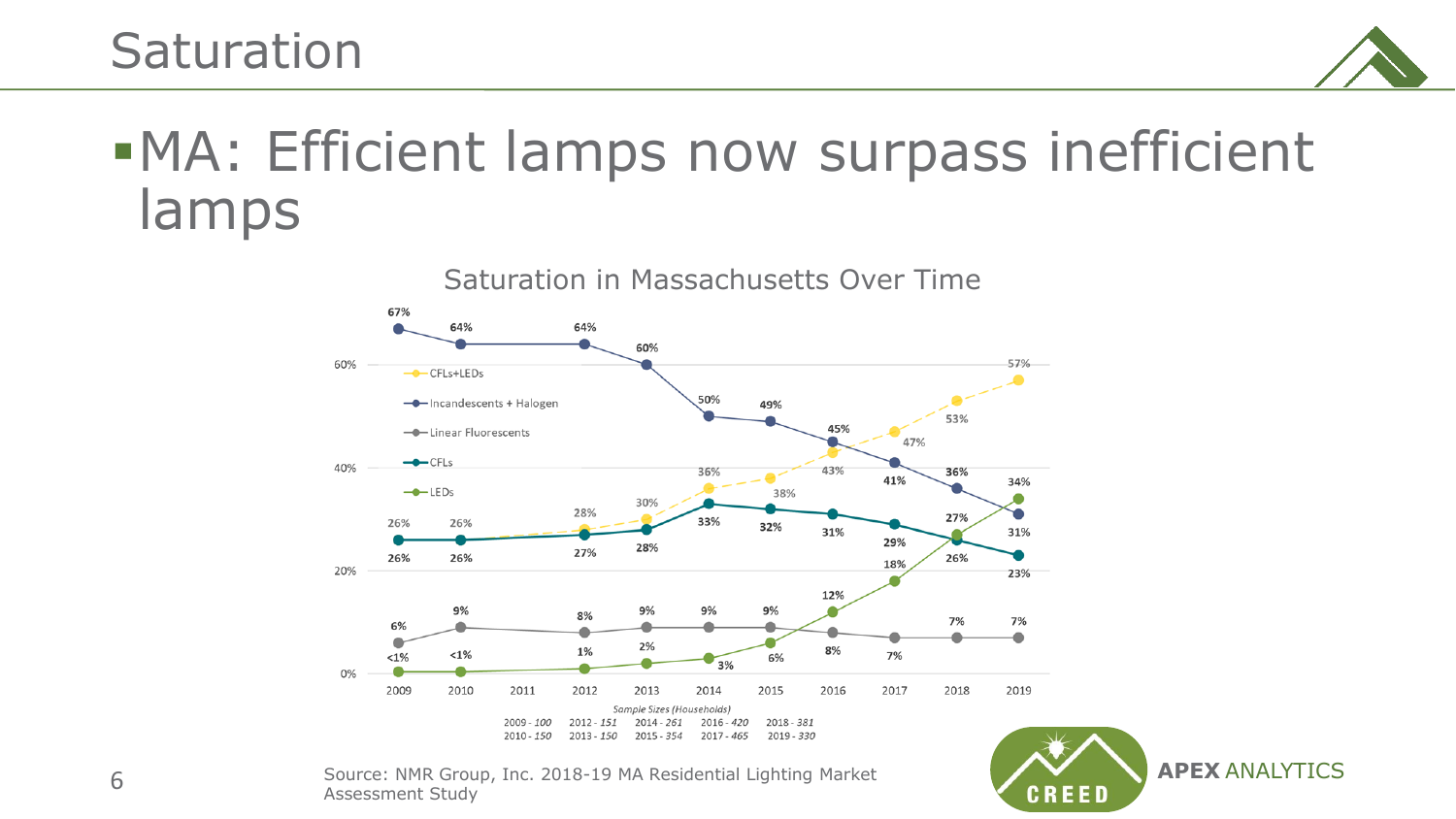# BE CAUTIOUS IN INTERPRETING THESE INDICATORS…

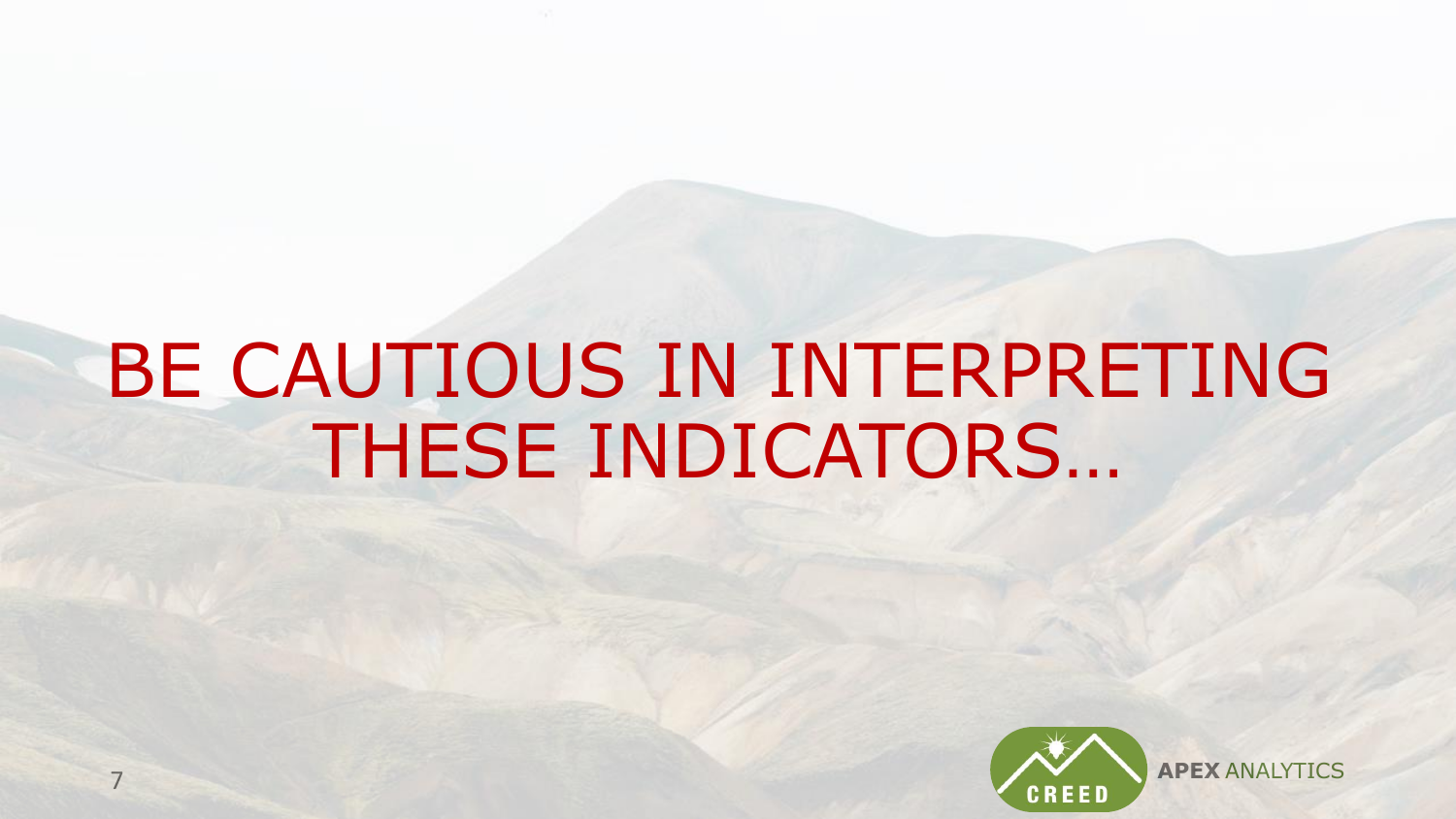### Caution Interpreting These Indicators



**APEX** ANALYTICS

Walmart and dollar stores are carrying ONLY LEDs, why do we have a program?

Need to investigate indicators in states/regions that either ended or never had programs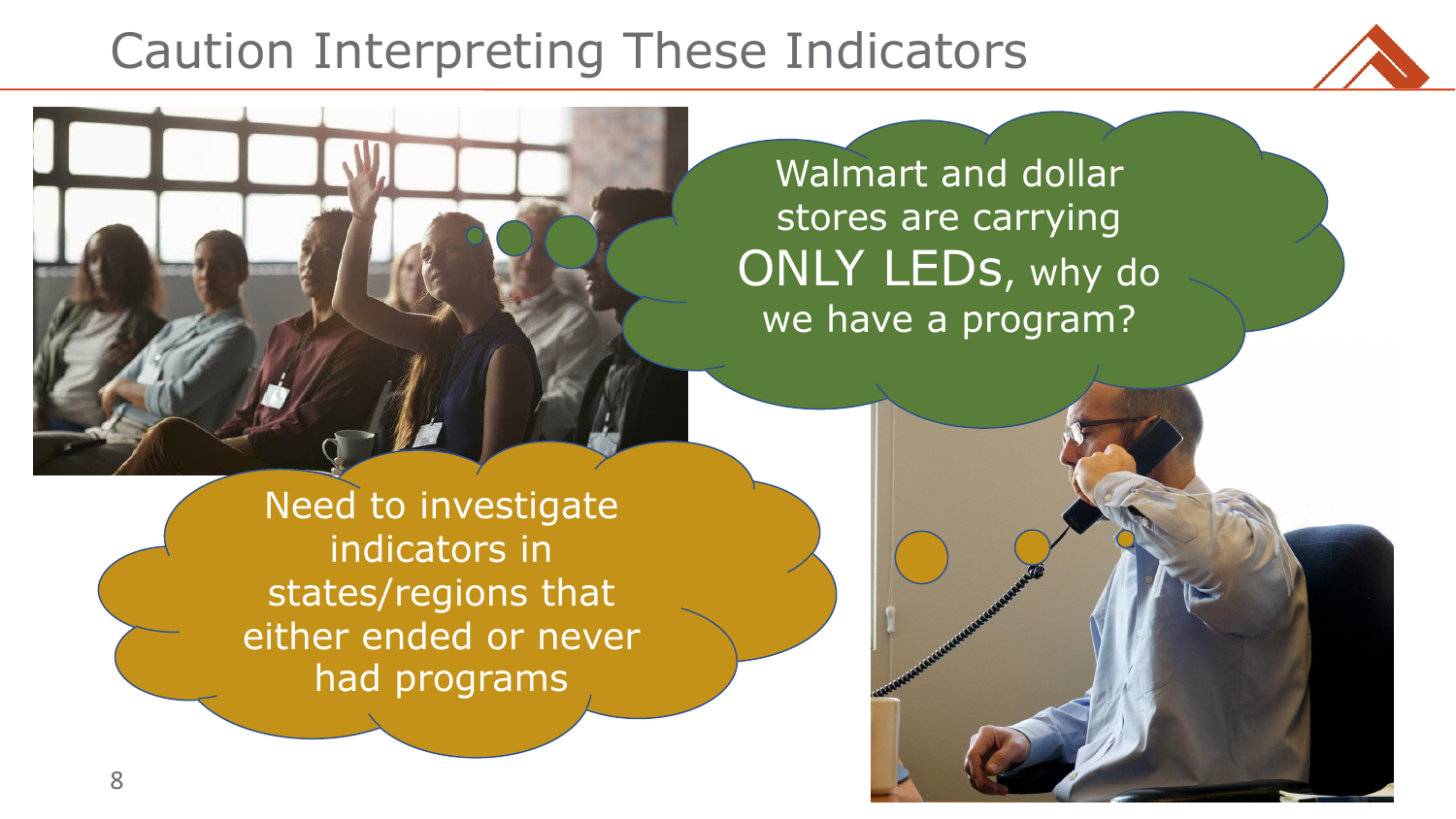#### Program vs. Non-Program States



#### **Sales are higher**

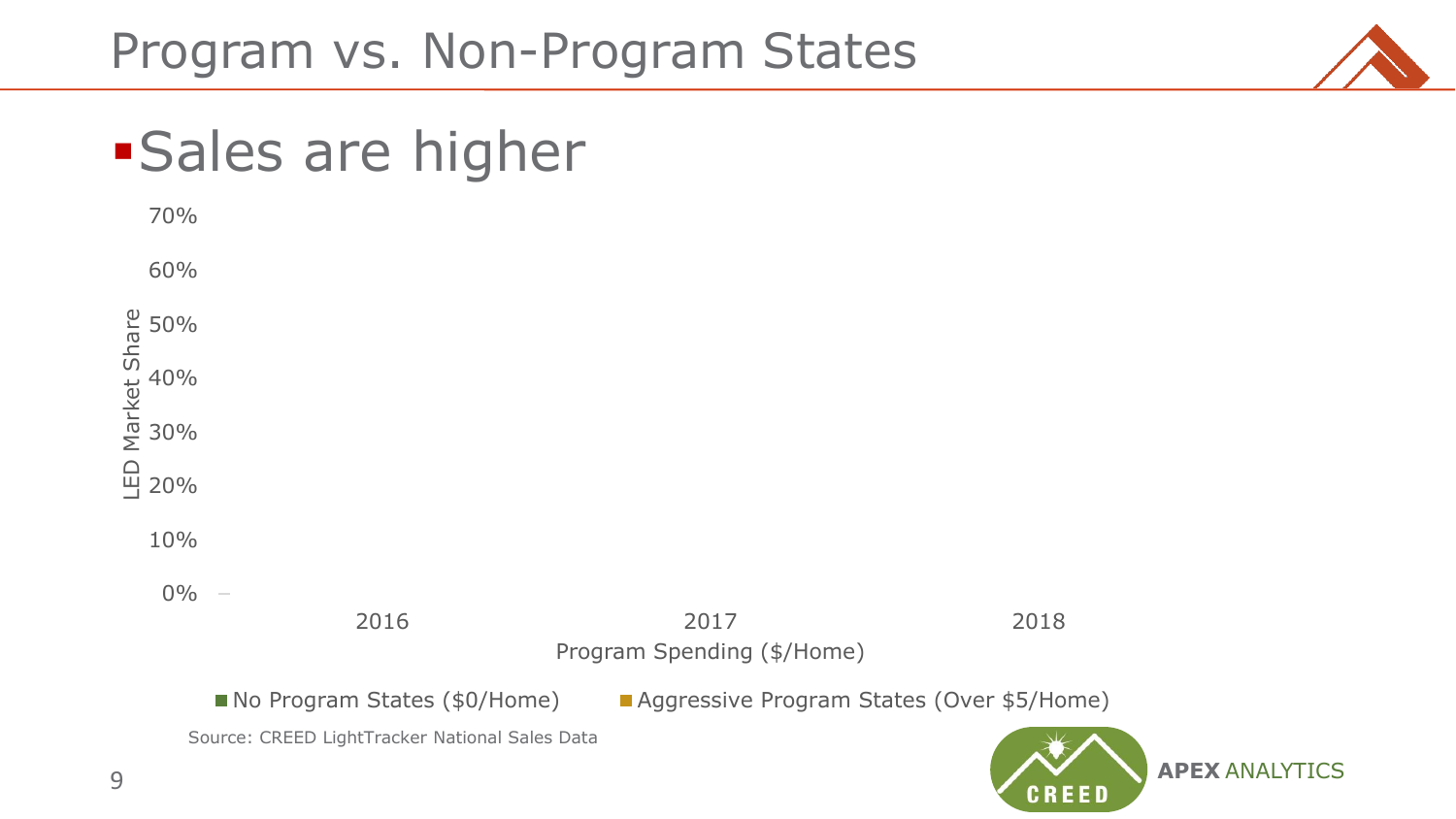

### **Saturation is higher**



Source: NMR Group, Inc. 2018-19 MA Residential Lighting Market Assessment Study

- ConEd reintroduces upstream lighting in 2018
- **MA ratepayers realize** about \$389 million in benefits in 2017-2019

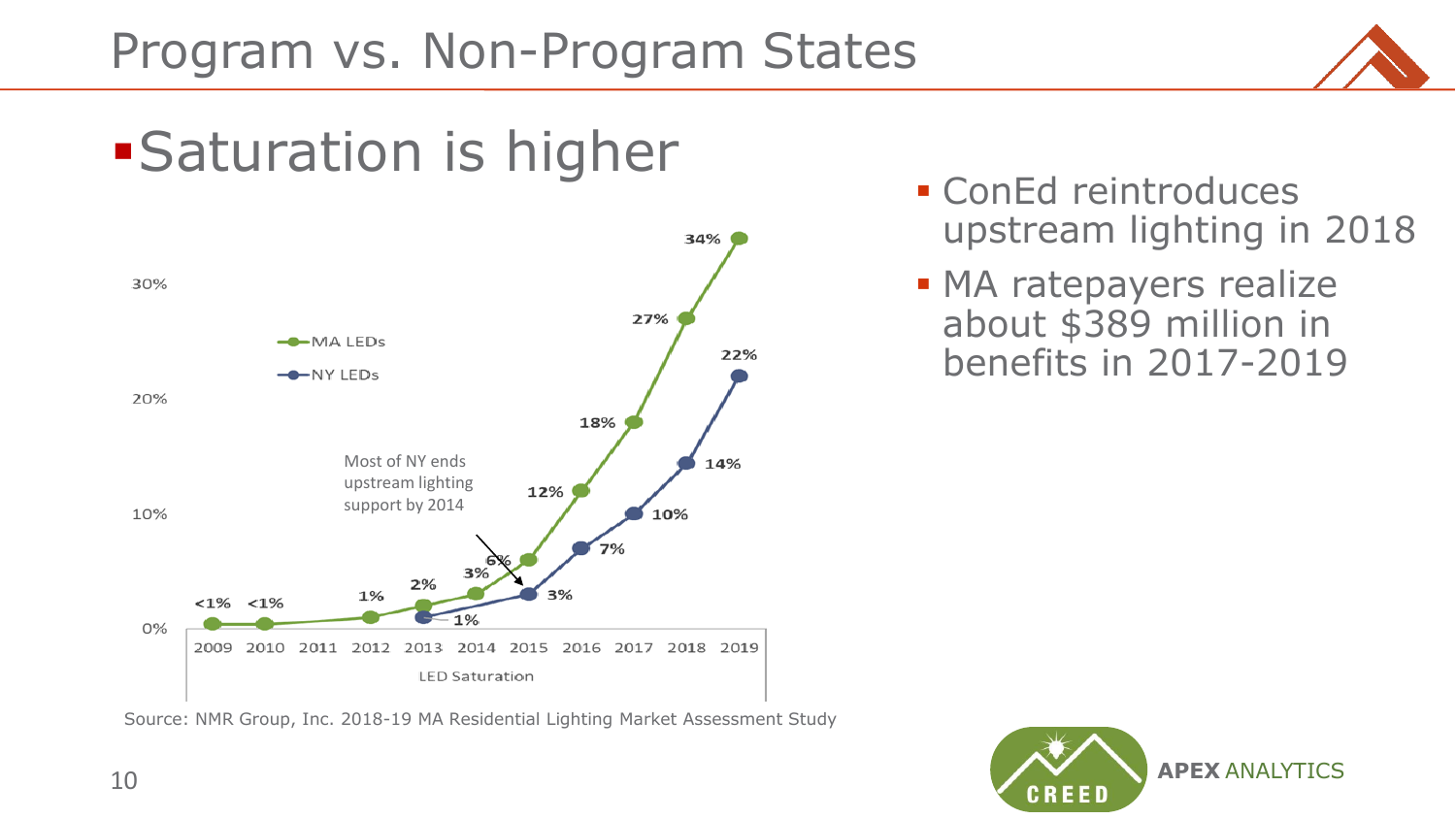# SO WHAT DOES THIS MEAN FOR PROGRAMS?

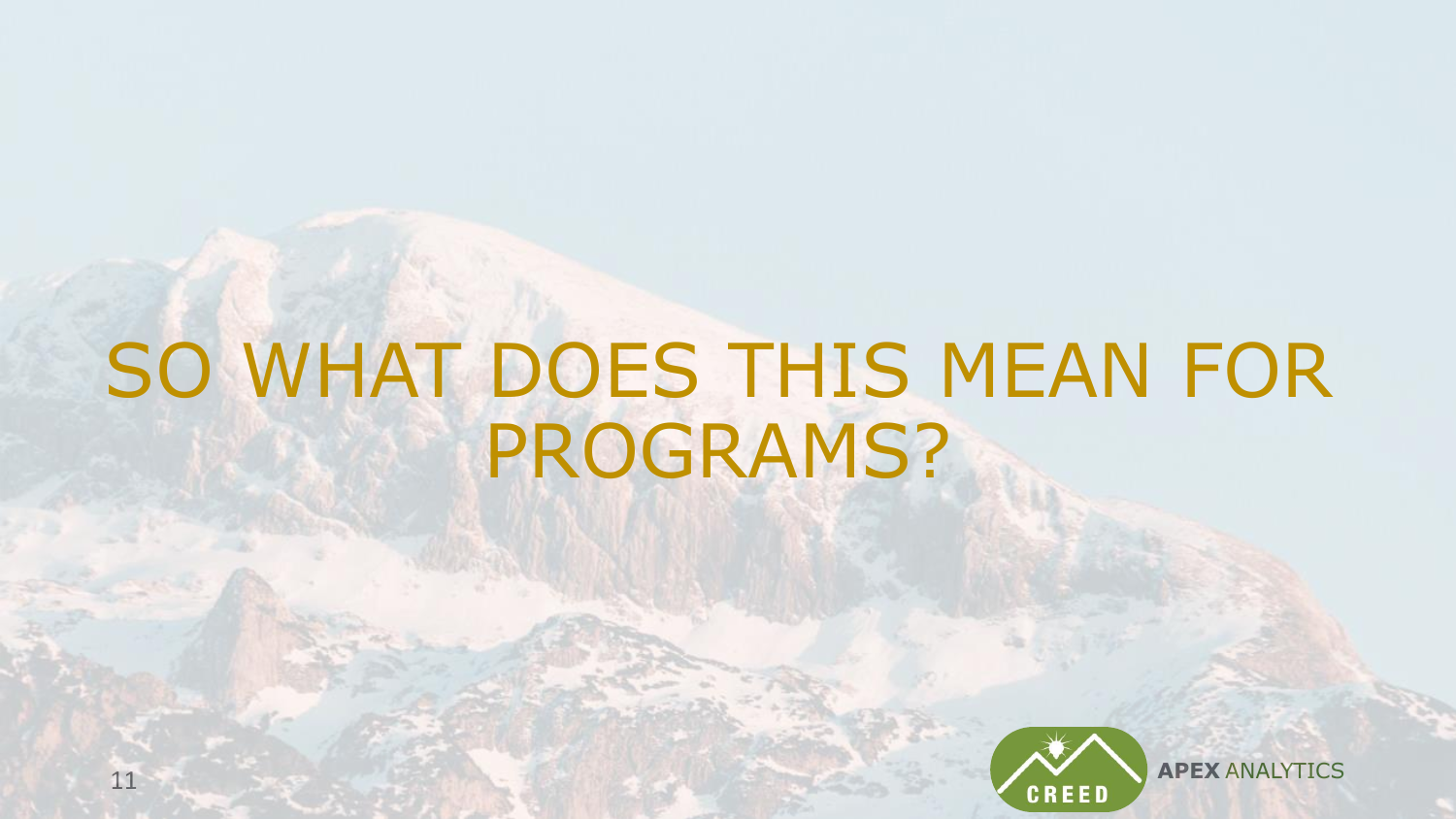

**Plan for upstream programs, but be** prepared to end early

- **BASSUME a lower NTG (where applicable) and** abridged lifetime
- **•Consider statewide regulations But may be challenged by federal government**